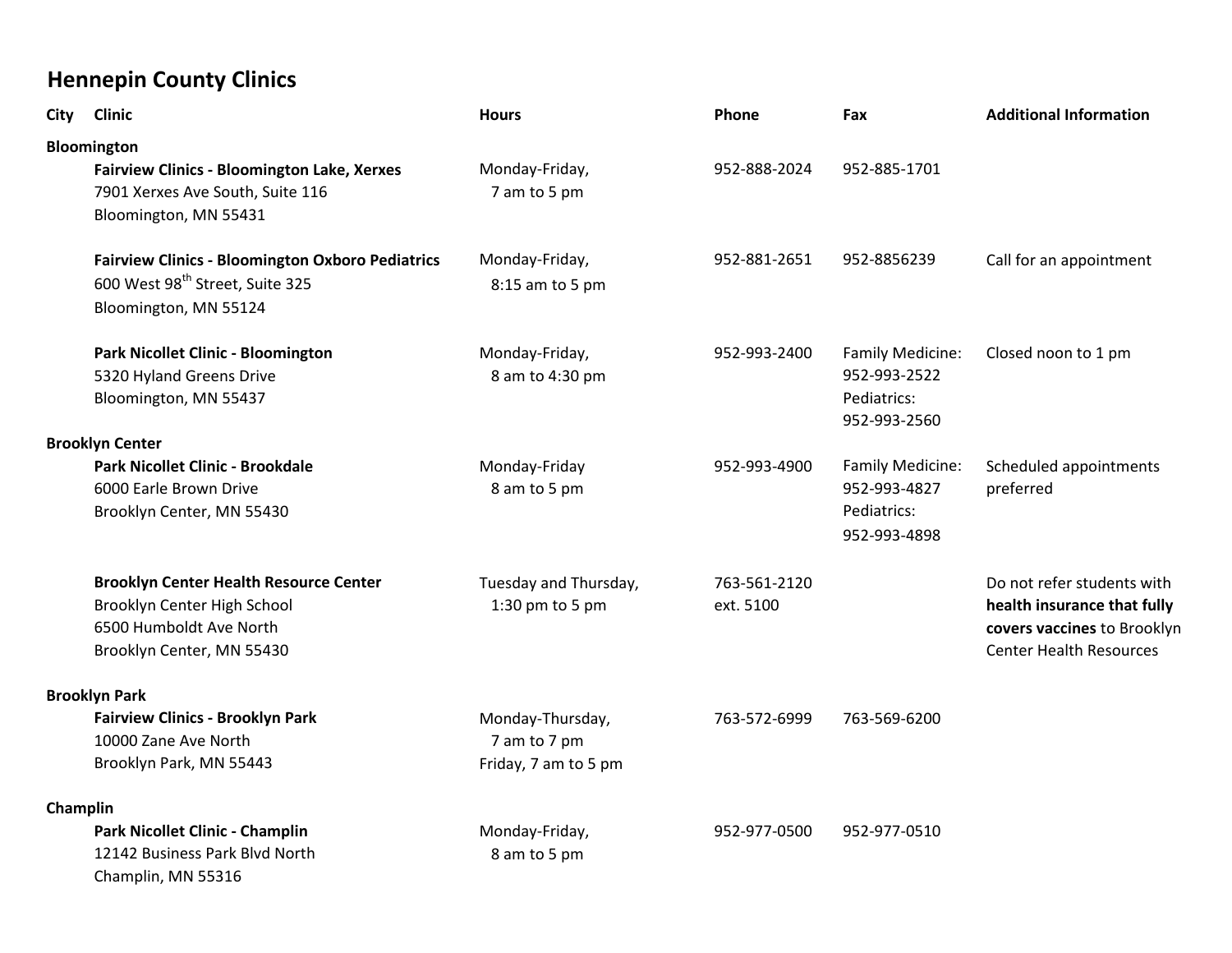| <b>City</b>  | <b>Clinic</b>                          | <b>Hours</b>           | Phone        | Fax                                                                                                 | <b>Additional Information</b>               |
|--------------|----------------------------------------|------------------------|--------------|-----------------------------------------------------------------------------------------------------|---------------------------------------------|
|              | <b>Eden Prairie</b>                    |                        |              |                                                                                                     |                                             |
|              | <b>All About Children Pediatrics</b>   | Monday-Thursday,       | 952-943-8200 | 952-943-8206                                                                                        | Call for appointment                        |
|              | 12200 Middleset Rd, Suite 100          | 8 am to 7 pm           |              |                                                                                                     |                                             |
|              | Eden Prairie, MN 55344                 | Friday, 8 am to 6 pm   |              |                                                                                                     |                                             |
|              |                                        | Saturday, 9 am to noon |              |                                                                                                     |                                             |
|              | <b>Fairview Clinics - Eden Prairie</b> | Monday-Thursday,       | 952-826-6500 |                                                                                                     |                                             |
|              | 830 Prairie Center Drive               | 7 am to 7 pm           |              |                                                                                                     |                                             |
|              | Eden Prairie, MN 55347                 | Friday, 7 am to 5 pm   |              |                                                                                                     |                                             |
|              | Park Nicollet Clinic - Prairie Center  | Tuesday-Friday,        | 952-993-7400 | 952-993-7430                                                                                        | Closed 12 to 1: pm                          |
|              | 8455 Flying Cloud Drive                | 8:30 am to 4 pm        |              |                                                                                                     | Call for appointment                        |
|              | Eden Prairie, MN 55344                 |                        |              |                                                                                                     |                                             |
|              | <b>Southdale Pediatrics</b>            | Monday, 8 am to 9 pm   | 952-949-0399 | 952-949-0899                                                                                        | Call for appointment                        |
|              | 18315 Cascade Drive, Suite 170         | Tuesday-Friday,        |              |                                                                                                     | Do not refer children with health insurance |
|              | Eden Prairie, MN 55347                 | 8 am to 5 pm           |              | that does not cover vaccines to Southdale                                                           |                                             |
|              |                                        | Saturday, 8 am to noon |              |                                                                                                     |                                             |
|              | <b>South Lake Pediatrics</b>           | Monday-Friday,         | 952-401-8300 | 952-380-5169                                                                                        |                                             |
|              | <b>Prairie Center Medical Building</b> | 8:30 am to 5 pm        |              |                                                                                                     |                                             |
|              | 800 Prairie Center Drive, Suite 120    |                        |              |                                                                                                     |                                             |
|              | Eden Prairie, MN 55344                 |                        |              |                                                                                                     |                                             |
| <b>Edina</b> |                                        |                        |              |                                                                                                     |                                             |
|              | <b>Southdale Pediatrics</b>            | Monday-Thursday,       | 952-278-6939 |                                                                                                     | Call for appointment                        |
|              | 3955 Parklawn Ave                      | 8 am to 9 pm           |              | Do not refer children with health insurance that does not cover<br>vaccines to Southdale Pediatrics |                                             |
|              | Edina, MN 55435                        | Friday, 8 am to 5 pm   |              |                                                                                                     |                                             |
|              |                                        | Saturday, 8 am to noon |              |                                                                                                     |                                             |
|              | <b>Golden Valley</b>                   |                        |              |                                                                                                     |                                             |
|              | Park Nicollet Clinic - Golden Valley   | Monday-Friday,         | 952-993-8300 | 952-993-8331                                                                                        | Closed noon to 1 pm                         |
|              | 8240 Golden Valley Drive               | 8 am to 5 pm           |              |                                                                                                     | Call for appointment                        |
|              | Golden Valley, MN 55427                |                        |              |                                                                                                     |                                             |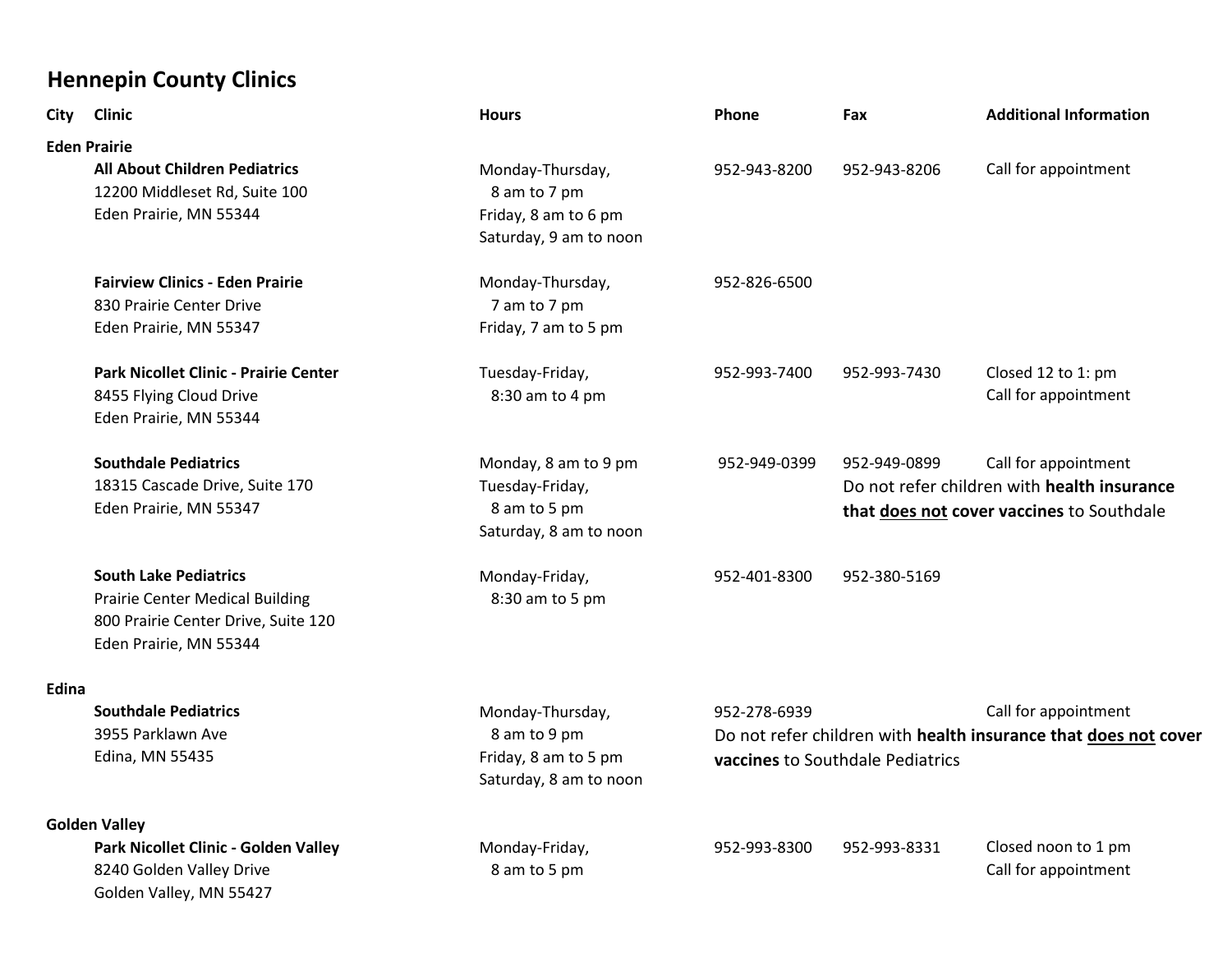| <b>City</b> | <b>Clinic</b>                                                                                                 | <b>Hours</b>                                                                             | <b>Phone</b> | Fax          | <b>Additional Information</b>                 |
|-------------|---------------------------------------------------------------------------------------------------------------|------------------------------------------------------------------------------------------|--------------|--------------|-----------------------------------------------|
|             | <b>Maple Grove</b>                                                                                            |                                                                                          |              |              |                                               |
|             | <b>Fairview Clinics - Bass Lake</b><br>6320 Wedgwood Rd North<br>Maple Grove, MN 55311                        | Monday, Tuesday, Wednesday<br>7:30 am to 7 pm<br>Thursday-Friday,<br>7:30 am to 5 pm     | 763-268-0400 | 763-268-0405 |                                               |
|             | <b>Fairview Clinics - Maple Grove</b><br>14500 99 <sup>th</sup> Ave North<br>Maple Grove, MN 55369            | Monday-Thursday,<br>8 am to 6 pm<br>Friday, 8 am to 4 pm<br>Saturday, 9 am to 11 am      | 763-898-1000 | 763-898-1009 |                                               |
|             | <b>Park Nicollet Clinic - Maple Grove</b><br>15800 95th Avenue North<br>Maple Grove, MN 55369                 | Monday-Thursday,<br>8 am to 6 pm<br>Friday, 8 am to 4 pm<br>Saturday, 9 am to 11 am      | 952-993-1440 | 952-993-1389 |                                               |
|             | <b>South Lake Pediatrics</b><br>12000 Elm Creek Blvd, Suite 250<br>Maple Grove, MN 55369                      | Monday-Thursday,<br>8:30 am to 7 pm<br>Friday, 8 am to 5 pm<br>Saturday, 9 am to noon    | 952-401-8300 | 952-380-5371 |                                               |
|             | <b>Minneapolis</b>                                                                                            |                                                                                          |              |              |                                               |
|             | <b>Fairview Clinics - Bloomington Lake, Mpls</b><br>1527 East Lake Street, Suite 150<br>Minneapolis, MN 55407 | Monday-Friday,<br>7 am to 5 pm                                                           | 612-721-6511 | 952-885-1701 |                                               |
|             | <b>Fairview Clinics - Hiawatha</b><br>3809 42nd Ave South<br>Minneapols, MN 55406                             | Monday and Thursday<br>7 am to 7 pm<br>Tuesday, Wednesday and Friday<br>7 am to 5 pm     | 612-721-6261 | 612-721-0090 | Scheduled appointments<br>preferred           |
|             | <b>Fairview Clinics - University Children's</b><br>2535 University Ave SE<br>Minneapolis, MN 55414            | Monday-Thursday,<br>7:30 am to 8 pm<br>Friday, 7:30 am to 5 pm<br>Saturday, 8 am to 3 pm | 612-672-2350 | 612-672-1827 | Scheduled appointments<br>preferred<br>Page 3 |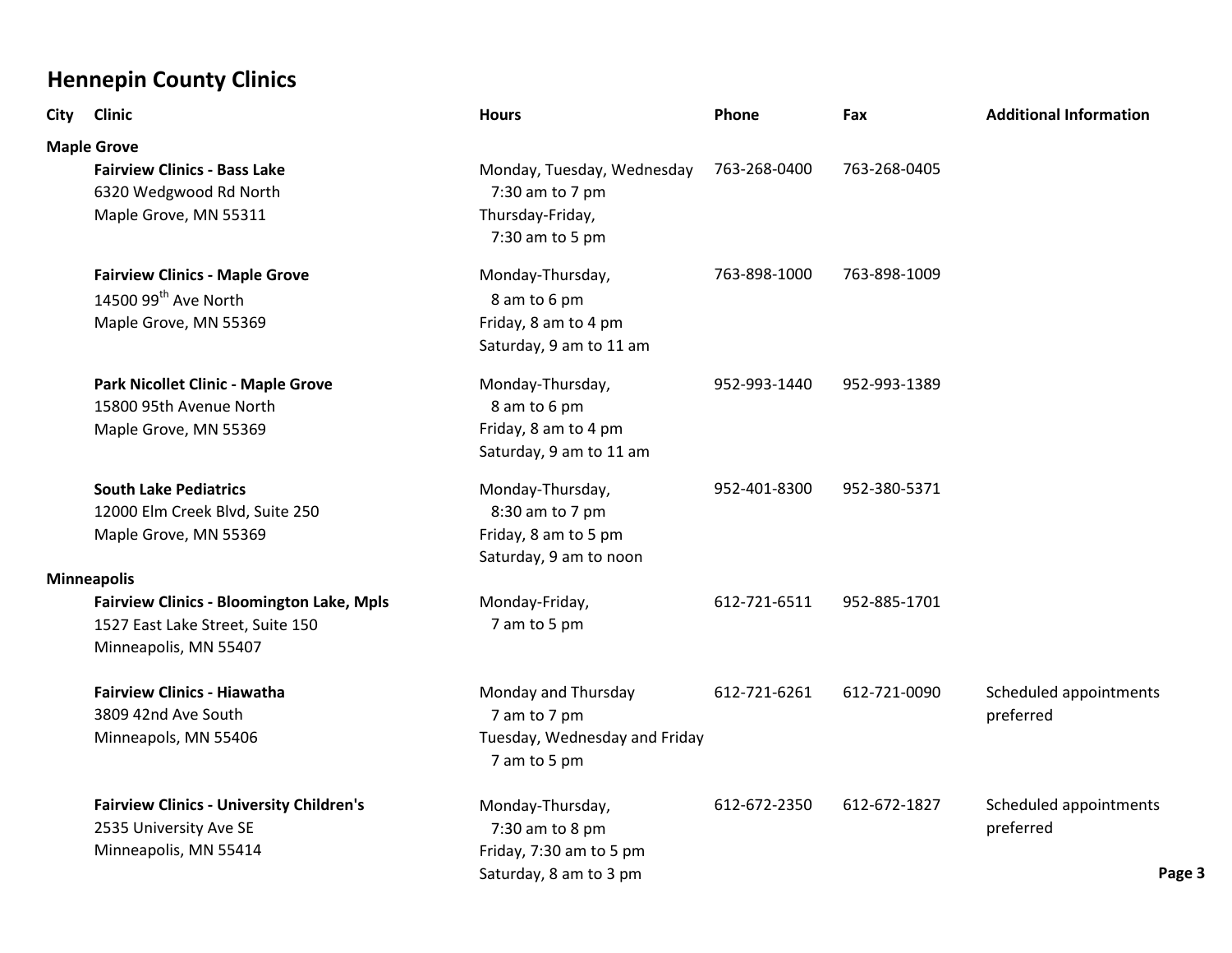| City             | <b>Clinic</b>                                                                                                        | <b>Hours</b>                                                                          | Phone        | Fax                                                             | <b>Additional Information</b>                                        |
|------------------|----------------------------------------------------------------------------------------------------------------------|---------------------------------------------------------------------------------------|--------------|-----------------------------------------------------------------|----------------------------------------------------------------------|
|                  | Park Nicollet Clinic - Minneapolis<br>2001 Blaisdell Ave South<br>Minneapolis, MN 55404                              | Monday-Friday,<br>9:30 am to 4 pm                                                     | 952-993-8000 | Family Medicine:<br>952-993-8039<br>Pediatrics:<br>952-993-8043 | Closed noon to 1 pm<br>Call for appointment                          |
|                  | Minnetonka                                                                                                           |                                                                                       |              |                                                                 |                                                                      |
|                  | Park Nicollet Clinic - Carlson Parkway                                                                               | Monday-Friday,                                                                        | 952-993-4500 | Family Medicine:                                                | Closed noon to 1 pm                                                  |
|                  | 15111 Twelve Oaks Center Drive<br>Minnetonka, MN 55305                                                               | 8:30 am to 4:30 pm                                                                    |              | 952-993-4676<br>Pediatrics:<br>952-993-4606                     | Scheduled appointments<br>preferred                                  |
|                  | <b>South Lake Pediatrics Children's West</b><br>6060 Clearwater Drive, Suite 240<br>Minnetonka, MN 55343             | Monday-Friday,<br>8:30 am to 5 pm                                                     | 952-401-8300 | 952-380-5218                                                    |                                                                      |
|                  | <b>South Lake Pediatrics</b><br>17705 Hutchins Drive, Suite 100<br>Minnetonka, MN 55345                              | Monday-Thursday,<br>8:30 am to 7 pm<br>Friday, 8 am to 5 pm<br>Saturday, 9 am to noon | 952-401-8300 | 952-401-8242                                                    |                                                                      |
| Plymouth         |                                                                                                                      |                                                                                       |              |                                                                 |                                                                      |
|                  | <b>Park Nicollet Clinic - Plymouth</b><br>4155 County Road 101<br>Plymouth, MN 55446                                 | Monday-Friday,<br>8:30 am to 4:15 pm                                                  | 952-993-8900 | 952-993-8909                                                    | Call for appointment<br>No appointments available<br>noon to 1:30 pm |
|                  | <b>South Lake Pediatrics</b><br>2805 Campus Drive, Suite 235<br>Plymouth, MN 55441                                   | Monday-Friday,<br>8:30 am to 5 pm                                                     | 952-401-8300 | 952-380-5319                                                    |                                                                      |
| <b>Richfield</b> |                                                                                                                      |                                                                                       |              |                                                                 |                                                                      |
|                  | <b>Richfield Health Resource Center</b><br>Richfield High School<br>7001 Harriet Avenue South<br>Richfield, MN 55423 | Monday and Wednesday<br>1 pm to 5 pm                                                  | 612-798-6020 |                                                                 |                                                                      |